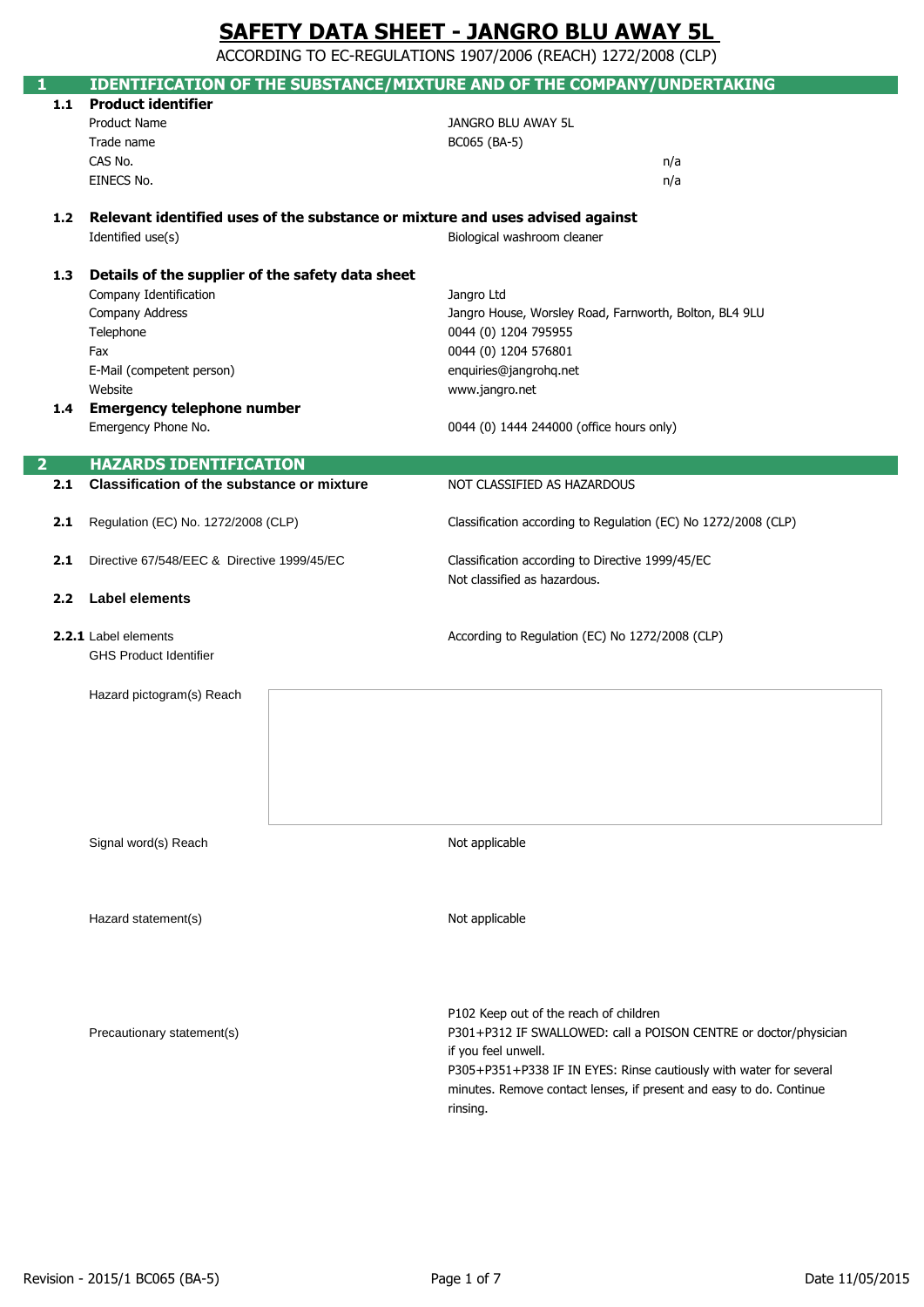ACCORDING TO EC-REGULATIONS 1907/2006 (REACH) 1272/2008 (CLP)

## **3 COMPOSITION/INFORMATION ON INGREDIENTS**

## **3.1 Substances**

| <b>Hazardous</b><br>Ingredient(s):                     |           | <b>EINECS No CAS NUMBER</b>  | %W/W  | <b>REACH according to</b><br>Directive67/548/EEC | <b>CLP/GHS according to Regulation</b><br>EC/1272/2008                   |
|--------------------------------------------------------|-----------|------------------------------|-------|--------------------------------------------------|--------------------------------------------------------------------------|
| Fatty alcohol<br>ethoxylate                            |           | 68439-46-3                   | < 2.5 | Xn; R22, Xi; R41                                 | Acute tox. oral.4; H302<br>Eye damage.2; H320                            |
| Citric acid                                            | 201-069-1 | 77-92-9                      | < 2.5 | Xi; R36                                          | Eye irr. 2B; H320                                                        |
| Perfume                                                | N/A       | N/A                          | < 1   | Xn; R20/21/22, R38<br>& R43                      | Acute tox. oral 4; H302<br>Acute tox.derm.4; H312<br>Aqua chron. 2; H411 |
|                                                        |           |                              |       |                                                  |                                                                          |
|                                                        |           |                              |       |                                                  |                                                                          |
| <b>Non Hazardous</b><br>Ingredient(s):                 |           | <b>EINECS No ICAS NUMBER</b> | %W/W  |                                                  |                                                                          |
| Bacteria species (non<br>pathogen) (1x100mil<br>ctu/g) |           |                              | < 2.5 | Not classfied                                    | Not classified                                                           |
|                                                        |           |                              |       |                                                  |                                                                          |
| <b>FIRST AID MEASURES</b>                              |           |                              |       |                                                  |                                                                          |

#### **4.1 Description of first aid measures (Symptoms)**

| Inhalation             |
|------------------------|
| Skin Contact           |
| Eye Contact            |
| Ingestion              |
| Additional Information |
|                        |

### **4.2 Description of first aid measures (Actions)** Inhalation

Skin Contact Eye Contact

Ingestion:

#### Additional Information **5 FIRE-FIGHTING MEASURES**

- **5.1 Extinguishing media** Suitable Extinguishing Media
- **5.2 Special hazards arising from the**  Substance or mixture Exposure hazards
- **5.3 Advice for fire-fighters** Special protective equipment for fire fighters





Obtain medical attention in severe cases. Wash skin with water. In severe cases consult a doctor. If affected, remove to fresh air, keep warm and at rest. 10-15 minutes. Obtain medical attention if irritation persists In case of contact, rinse immediately with plenty of water for at least Do not induce vomiting. Obtain medical advice if patient unwell. Wash out mouth with water and give copious amounts of water to drink. Do not give anything by mouth to an unconscious person.

May cause irritation to the mouth, throat and digestive tract

Mist may cause irritation to the respiratory tract

Always launder contaminated clothing before re-use

for surrounding fires. Product not flammable. Water spray, foam, dry powder or CO2

In combustion emits toxic fumes

Symptomatic treatment

May cause mild irritation May cause irritation

Full protective equipment including self-contained respiratory protection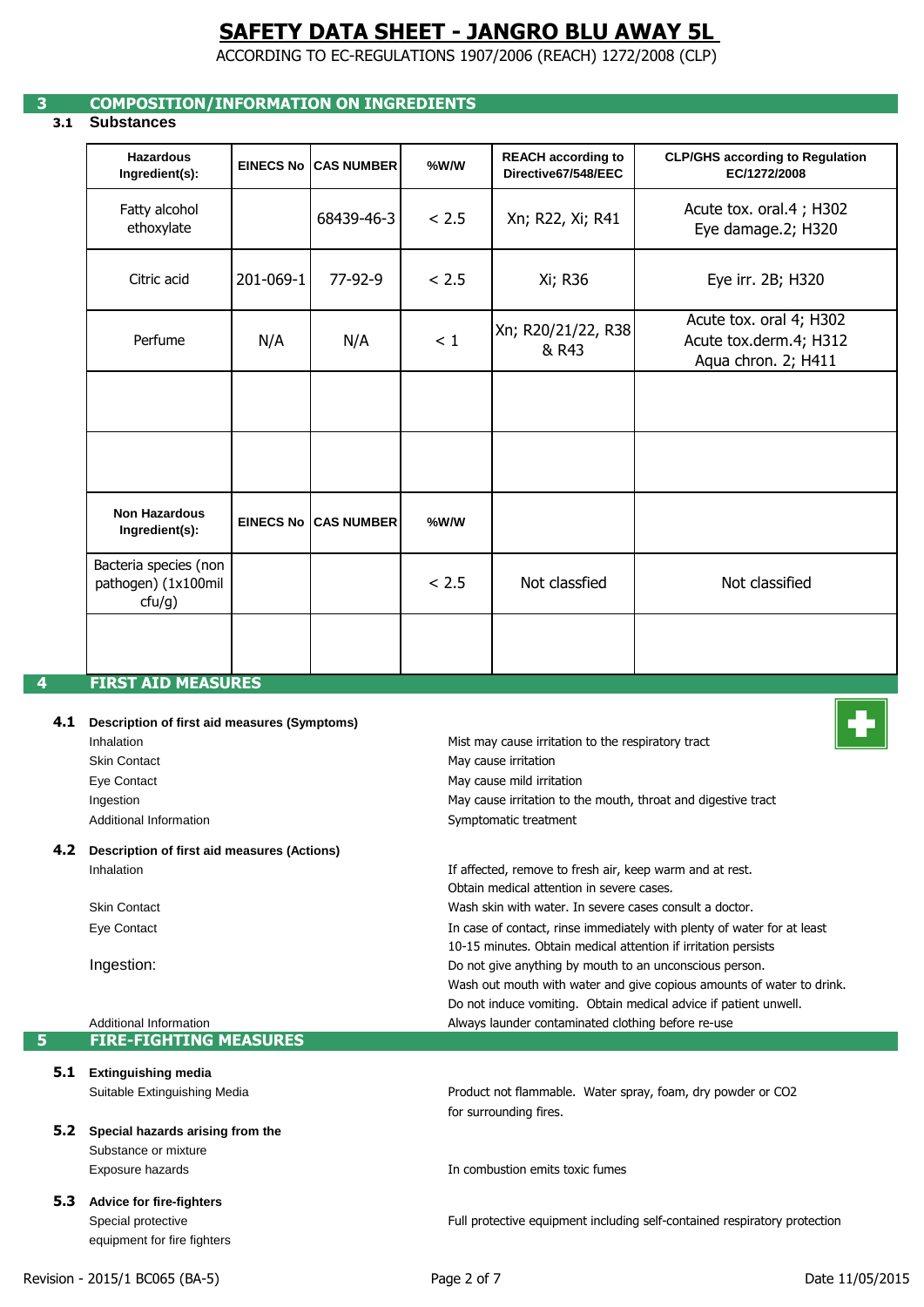ACCORDING TO EC-REGULATIONS 1907/2006 (REACH) 1272/2008 (CLP)

## **6 ACCIDENTAL RELEASE MEASURES**

- **6.1 Personal precautions, protective equipment and emergency procedures**
- **6.2 Environmental precautions**
- **6.3 Methods and material for containment and cleaning up**
- **6.4 Reference to other sections**
- **6.5 Additional Information**

unauthorised personnel. Do not attempt to take action without Mark out the contaminated area with signs and prevent access to suitable protective clothing – see section 8 of SDS Do not discharge into drains or rivers. Contain the spillage using bunding.

contained with sawdust and disposed of under local authority regulations. Small spills can be handled with a mop and water. Large spills should be

Spillages will prove slippery if product gets spilled on the floor

## **7 HANDLING AND STORAGE**

- **7.1 Precautions for safe handling**
- **7.2 Conditions for safe storage, including any incompatibilities**
- **7.3 Suitable packagine**
- **7.3 Specific end use(s)**

Avoid contact with eyes and prolonged skin contact

Keep in original containers

Do not store below 5ºC or above 30ºC Keep tightly closed when not in use

## **8 EXPOSURE CONTROLS / PERSONAL PROTECTION**

#### **8.1 Control Parameters**

Hazardous Ingredients

NO OCCUPATIONAL LIMIT ASSIGNED

|              | Workplace exposure limits | Respirable dust |            |             |
|--------------|---------------------------|-----------------|------------|-------------|
| <b>State</b> | 8 hour TWA                | 15 min STEL     | 8 hour TWA | 15 min Stel |
|              |                           |                 |            |             |
|              |                           |                 |            |             |
|              |                           |                 |            |             |
|              |                           |                 |            |             |

#### **8.2 Exposure Controls**

| Engineering measures          | Not required under normal circumstances.                                              |
|-------------------------------|---------------------------------------------------------------------------------------|
| <b>Respiratory Protection</b> | Not necessary under normal usage                                                      |
| <b>Hand Protection</b>        | Not necessary under normal use<br>Always wash hands thoroughly after handling product |
| Eye Protection                | Wear safety goggles                                                                   |
| <b>Skin Protection</b>        | Wear suitable protective overalls                                                     |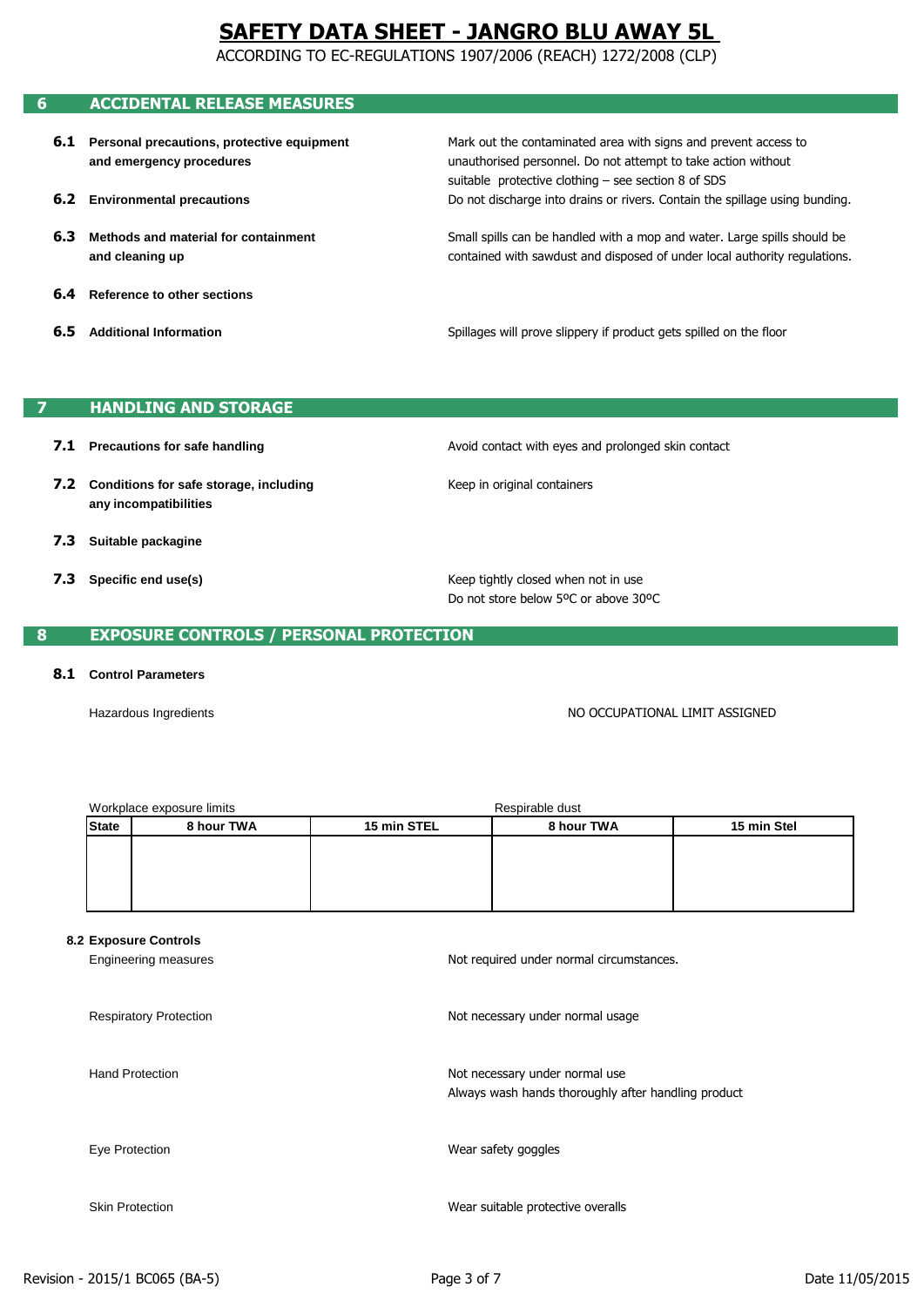ACCORDING TO EC-REGULATIONS 1907/2006 (REACH) 1272/2008 (CLP)

## **9 PHYSICAL AND CHEMICAL PROPERTIES**

#### **9.1 Information on the basic physical and chemical properties**

| Form:                         | Liquid                |
|-------------------------------|-----------------------|
| Odour:                        | Mint                  |
| Colour:                       | Blue                  |
| Viscosity:                    | <b>Viscous</b>        |
| pH (Value):                   | 4.5 approx.           |
| Density (g/ml):               | 1.020 approx.         |
| <b>Boiling Point:</b>         | Not Applicable        |
| Flash Point:                  | Not Applicable        |
| <b>Melting Point:</b>         | $< 0$ degrees celcius |
| Pour Point (Deg C):           | $< 0$ degrees celcius |
| Auto Ignition Temp.           | Not Applicable        |
| Vapour Pressures:             | Not Applicable        |
| Solubility (water):           | Soluble               |
| Solubility (other):           | Not Applicable        |
| <b>Partition Coefficient:</b> | Not Applicable        |
| Flammable Limits:             | Not Applicable        |
| Oxidising Props.              | Not Applicable        |
|                               |                       |

### **9.2 Other information**

Not applicable

## **10 STABILITY AND REACTIVITY**

| 10.1 Reactivity                         | Not expected to be reactive.        |
|-----------------------------------------|-------------------------------------|
| 10.2 Chemical Stability                 | Stable under normal conditions      |
| 10.3 Possibility of hazardous reactions | No polymerisation reaction expected |
| 10.4 Conditions to avoid                | Extremes of temperature             |
| 10.5 Incompatible materials             | Strong oxidising/reducing agents    |
| 10.6 Hazardous decompostion products    | Burning produces Oxides of Carbon   |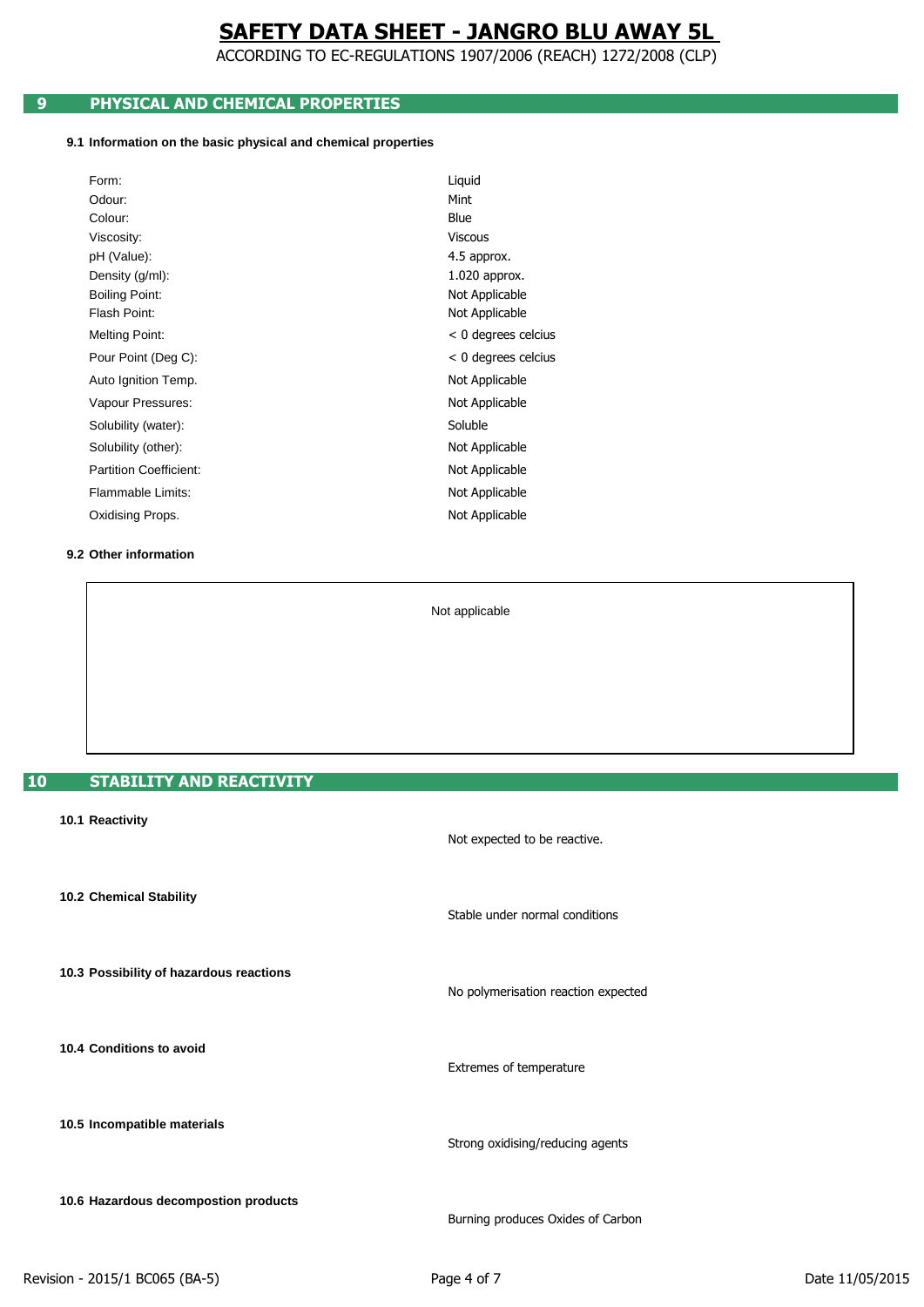ACCORDING TO EC-REGULATIONS 1907/2006 (REACH) 1272/2008 (CLP)

## **11 TOXICOLOGICAL INFORMATION**

### **11.1 Information on toxicological effects**

**Toxicity values**

| Route                     | <b>Species</b>   | Test | Value                                  | <b>Units</b>      |
|---------------------------|------------------|------|----------------------------------------|-------------------|
| No toxicological research | has been carried |      | out on this product Expected to be low | toxicity based on |
|                           |                  |      |                                        | available data    |
|                           |                  |      |                                        |                   |
|                           |                  |      |                                        |                   |

### **Relevant effects for mixture**

| Effect         | Route | <b>Basis</b> |
|----------------|-------|--------------|
| Not determined |       |              |
|                |       |              |
|                |       |              |

#### **11.2 Symptoms / Routes of exposure**

| Skin contact | May cause slight/mild irritation to sensitive skin with prolonged contact. |
|--------------|----------------------------------------------------------------------------|
| Eye Contact  | May cause mild irritation                                                  |
| Ingestion    | May cause irritation to the mouth, throat and digestive tract.             |
| Inhalation   | May also Cause nausea.<br>Under normal use should not present a hazard     |

## **12 ECOLOGICAL INFORMATION**

## **12.1 Toxicity**

## **Eco Toxicity values**

| <b>Species</b>               | <b>Test</b>             | Value         | <b>Units</b> |
|------------------------------|-------------------------|---------------|--------------|
| No eco toxicological testing | has been carried out on | this product. |              |
|                              |                         |               |              |

| 12.2 Persistence and degradability |
|------------------------------------|
|------------------------------------|

| 12.2 Persistence and degradability      | The surfactant(s) used in this preparation comply(ies) with the biodegradability<br>criteria as laid down in Regulation (EC) No 648/2004 on detergents.<br>Data to support this assertion are held at the disposal of the competent<br>authorities of the Member States and will be made available to them, at their<br>direct request or at the request of a detergent manufacturer. |
|-----------------------------------------|---------------------------------------------------------------------------------------------------------------------------------------------------------------------------------------------------------------------------------------------------------------------------------------------------------------------------------------------------------------------------------------|
| 12.3 Bioaccumulative potential          | No bioaccumulation potential.                                                                                                                                                                                                                                                                                                                                                         |
| 12.4 Mobility in soil                   | Readily absorbed into soil                                                                                                                                                                                                                                                                                                                                                            |
| 12.5 Results of PBT and vPvB assessment | Does not contain PBT or vPvB substances.                                                                                                                                                                                                                                                                                                                                              |
| 12.6 Other Adverse Effects              | Negligible ecotoxicity.                                                                                                                                                                                                                                                                                                                                                               |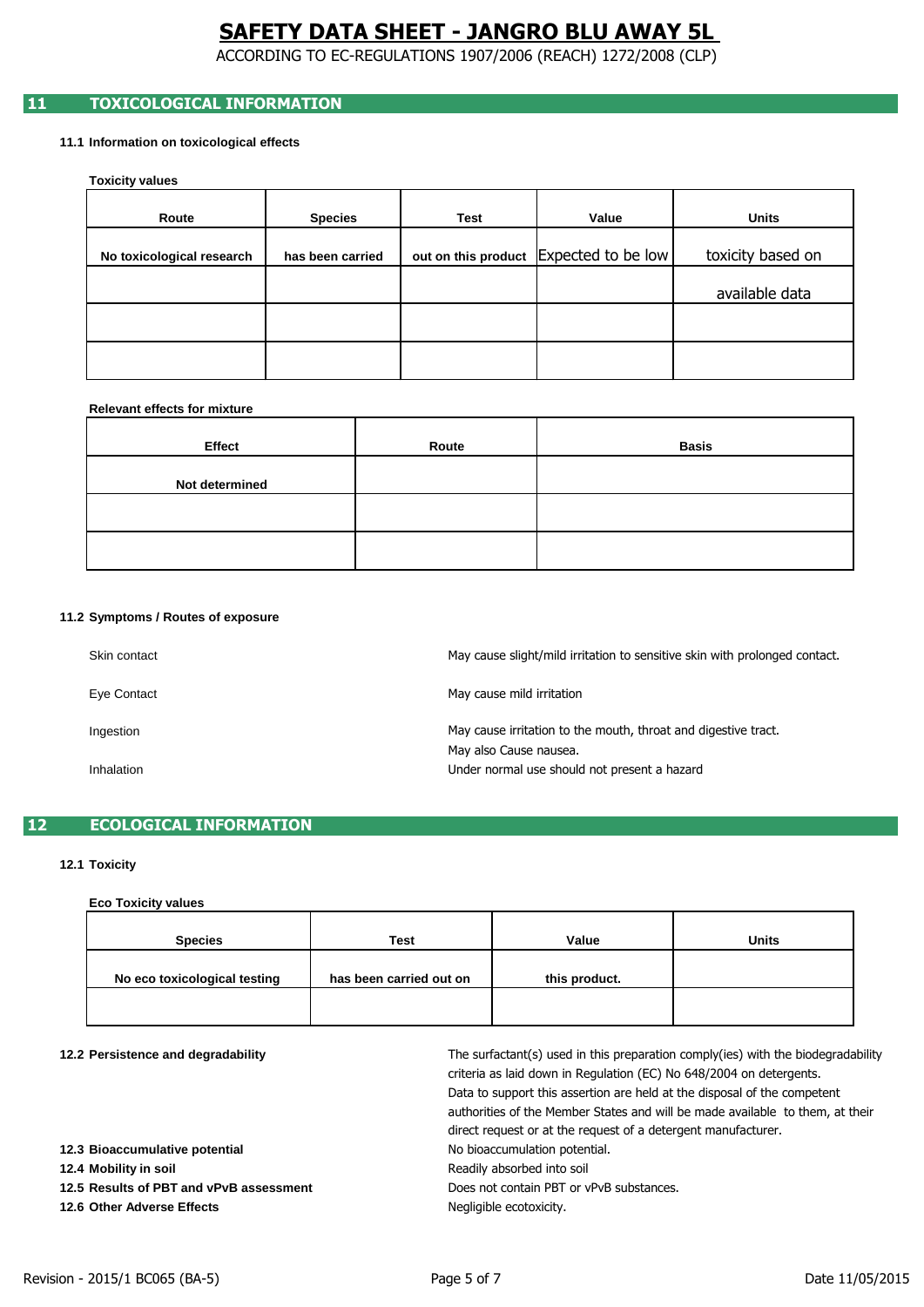ACCORDING TO EC-REGULATIONS 1907/2006 (REACH) 1272/2008 (CLP)

## **13 DISPOSAL CONSIDERATIONS 13.1 Waste treatment methods** Disposal operations Disposal of packaging **14 TRANSPORT INFORMATION 14.1 UN Number 14.2 UN Proper shipping name 14.3 Transport hazard class(es) ARD/RID : Class IMDG : Proper shipping name IATA : Proper shipping name 14.4 Packing Group 14.5 Environmental hazards** Environmental hazardous Marine pollutant **14.6 Special precautions for user** Not applicable This product is not classified according to ADR/RID. Not regulated for transport No No **NB: The users attention is drawn to the possible existance of regional or national regulations regarding disposal** Dispose of in accordance with Local Authority Guidelines and Regulations Dispose of in accordance with Local Authority Guidelines and Regulations

## **15 REGULATORY INFORMATION**

**This preparation was classified in compliance with the following directions and regulations**

and including Regulation (EU) No 453/2010. Regulation (EC) No 1272 of classification, labelling and packaging of substances and mixtures. Regulation (EC) No 1907/2006 (REACH) and amendments thereof up to the European Parliament and of the Council of 16 December 2008 on

Substances of Very High Concern for Authorization in accordance with None of the constituent ingredients are listed on the candidate list of Article 59(10) of the REACH Regulation.

regulations or provisions. The regulatory information given above only indicates the principal regulations specifically applicable to additional provisions which complete these regulations. Refer to all applicable national, international and local the product described in this safety data sheet. The user`s attention is drawn to the possible existence of